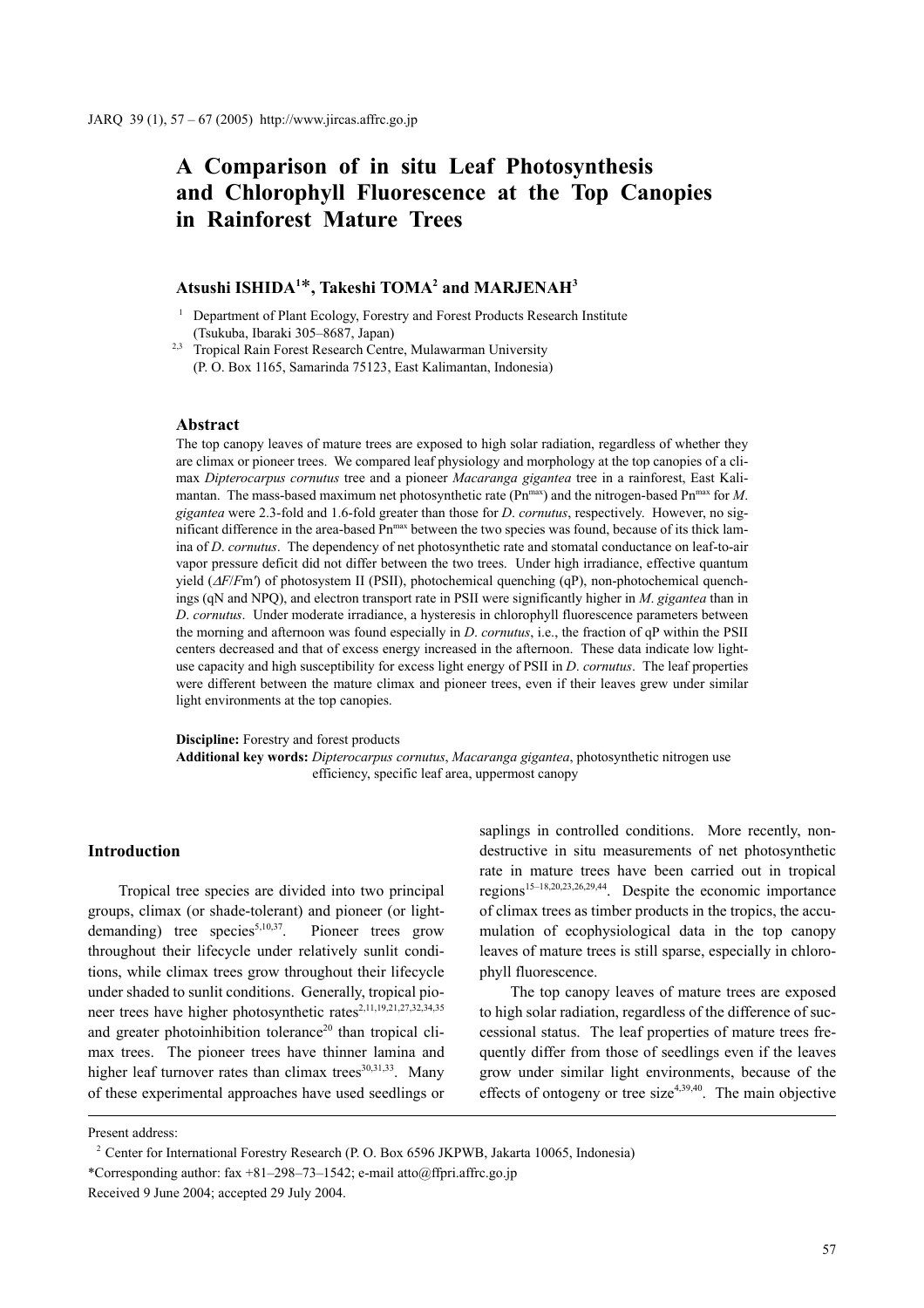of this study is to provide basic data of leaf ecophysiology at the top canopy between a climax tree, *Dipterocarpus cornutus* Dyer, and a light-demanding pioneer tree, *Macaranga gigantea* (Reichb.f. and Zoll.) Muell, in East Kalimantan. If the physiological and morphological characteristics in the top canopy leaves differ between the climax and pioneer trees, leaf properties at the top canopies are influenced by genetic or evolutional constraint in relation to different successional positions, rather than by environmental variables.

## **Materials and methods**

## **1. Study site and access to the uppermost canopy**

The study site was located in the Bukit Soeharto Education Forest of Mulawarman University in East Kalimantan, Indonesia (0º52*'* N, 117º01*'* E, alt. 60 m). This is a rainforest area with no conspicuous dry season, and the mean annual rainfall in 1988–1998 was 2,002 mm. The mean values of daily maximum and minimum air temperatures in 1988–1998 were 29.9ºC and 21.4ºC, respectively<sup>42</sup>. The monthly precipitation in December 1996 and January 1997 exceeded 250 mm, when the present study was conducted. The soil is Ultisol.

The area in Bukit Soeharto Education Forest was influenced by forest fires at various levels in 1982–1983, when an El Niño Southern-Oscillation event occurred<sup>24</sup>. Secondary forests dominated by *Macaranga* tree species, especially *M*. *gigantea*, are found in severely disturbed areas as a result of the fires. The top canopy height of the *Macaranga* forest reached 20 m in 1997, 14 years after the fire. The developmental process in the secondary forest after the fires has been described in detail in the previous report<sup>41</sup>. Many dipterocarp trees were still found in the areas that were influenced little by the fires. The top canopy height reached to a maximum of 50 m above the ground.

To obtain microclimatological and ecophysiological data, two scaffolding towers of different heights were established in March, 1996. A 30-m-height tower was placed in a heavily disturbed forest dominated by *Macaranga* species. A 60-m-height tower was placed in a lightly disturbed and relatively well developed dipterocarp forest. Diurnal measurements of leaf gas exchange and chlorophyll fluorescence were made on the foliage accessible from the two towers.

## **2. Plant species**

*Macaranga gigantea* (Euphorbiaceae) is conspicuously found in secondary forests in Southeast Asia. The trees are up to 20 m tall. The leaves are big (over 30 cm in length and width in mature trees), and have hairy lamina. The mature trees develop a relatively thin canopy layer near the top canopy. The wood density of *M*. *gigantea* is 0.29 g cm–3 36. *Dipterocarpus cornutus* (Dipterocarpaceae) trees are generally found in lowland forest areas up to an altitude of  $1,000$  m in Kalimantan<sup>22</sup>. The leaves are big (15–30 cm long, 7.5–18 cm wide) and thick, and have leathery lamina. The wood density of *D*. *cornutus* is  $0.82$  g cm<sup>-3 7</sup>.

## **3. Measurement of microclimate**

Measurements of diurnal changes in the microclimate and leaf gas exchange were made on 24 December in 1996 for *M*. *gigantea* and on 28 January in 1997 for *D*. *cornutus.* Because the diurnal patterns of leaf gas exchange and chlorophyll fluorescence of the outer-canopy leaves of tropical pioneer trees are influenced by the lamina azimuth and angles $1,14,16$ , we selected two east-oriented, two horizontal, and two west-oriented leaves within the sunlit, mature leaves in each tree species.

Photosynthetic photon flux density (PPFD,  $\mu$ mol  $m^{-2}$  s<sup>-1</sup>) was measured with a quantum sensor (LI-190SA, LI-COR inc., Nebraska, USA) fixed horizontally just above the top of the canopy. Ambient air temperature  $({}^{\circ}C)$  and relative humidity (RH,  $\%$ ) were measured with a thermistor (LI-1000-16-2, LI-COR Inc.) and a thin-film capacitance sensor (CHS-APS XD3, TDK Co., Tokyo, Japan), respectively. These data were measured at 5 minute intervals and recorded in a data-logger (LI-1000, LI-COR Inc.).

## **4. Measurement of leaf gas exchange and chlorophyll fluorescence**

While measuring microclimate data, the diurnal time courses in area-based net photosynthetic rate (Pn-area,  $\mu$ mol m<sup>-2</sup> s<sup>-1</sup>) and water vapor stomatal conductance ( $g_s$ , mol  $m^{-2}$  s<sup>-1</sup>) in each leaf were measured with an open, portable measurement system (LI-6400, LI-COR Inc.) at approximately 1-hour intervals.

Diurnal time changes in chlorophyll a fluorescence were measured with a Mini-PAM (Walz, Effeltrich, Germany) with a leaf clip holder (Model 2030-B) just before and after the leaf gas exchange measurements. Measurements of PPFD on each leaf surface were made with a micro-quantum sensor with its sensitive area of  $1 \text{ mm}^2$ attached to the leaf clip holder with the fluorescence meter (Mini-PAM). Leaf temperature (ºC) was measured with thermocouples attached to the leaf clip holder from the abaxial surface of each lamina. Leaf-to-air vapor pressure deficit (leaf-to-air VPD, kPa) was calculated from air temperature, air humidity, and leaf temperature. Maximum fluorescence yield (*F*m) and dark fluorescence yield (*F*o) in photosystem II (PSII) were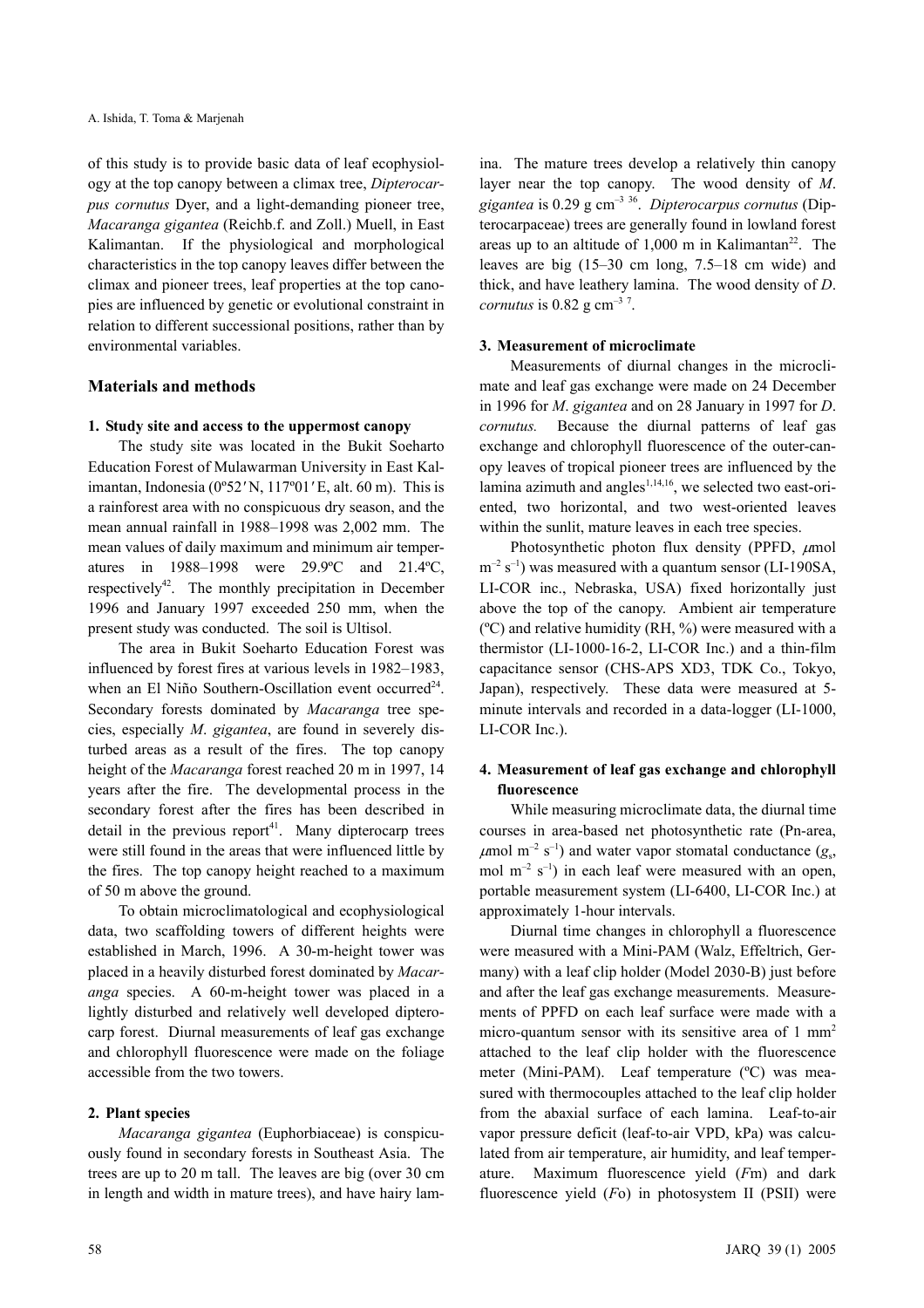determined before dawn, and steady-state fluorescence (*F*) and maximal fluorescence in the light-adapted state (*F*m*'*) of PSII were measured approximately twice an hour during the daytime, according to the procedures of Bilger et al.<sup>3</sup>. Measuring light and saturated light pulses were applied through a fiber-optic cable oriented 60º to the leaf surface. Since sunlight was used as the actinic light source, care was taken to avoid any shading of the measuring area and the micro-quantum sensor.

From the dark-time measurements before dawn, potential maximum quantum yield of PSII [*F*v/*F*m  $=$   $(Fm-Fo)/Fm$ ] was calculated. From daytime measurements, the effective quantum yield of PSII [∆*F*/*F*m*'*  $=$   $(Fm' – F)/Fm'$  was calculated. Assuming that photosystem I and II absorb equal amounts of light, electron transport rate through PSII (ETR) was calculated as  $follows<sup>13</sup>$ 

ETR = 0.5 
$$
\Delta F/Fm'A
$$
 PPFD (at the leaf surface) (1)

where *A* is the absorbance rate of PPFD, and is assumed to have a value of 0.8.

We calculated the following daytime fluorescence parameters: photochemical quenching coefficient  $[qP]$ (*F*m*'*–*F*)/(*F*m*'*–*F*o*'*)], non-photochemical quenching coefficient [qN = 1–(*F*m*'*–*F*)/(*F*m–*F*o)], Stern-Volmer quenching coefficient [NPQ = (*F*m/*F*m*'*)–1], and quantum yield of open PSII center [*F*v*'*/*F*m*'*=(*F*m*'*–*F*o*'*)/*F*m*'*] which characterizes the efficiency of excitation energy capture by open  $PSII<sup>13</sup>$ . For each determination of daytime parameters, *F*o*'* (minimum fluorescence yield in light-adapted state) was calculated assuming that *F*o quenching results from increases in energy dissipation in PSII center as follows<sup>28</sup>:

$$
Fo' = Fo / [(Fv/Fm) + (Fo/Fm')] \tag{2}
$$

Theoretically, *F*o*'* is measured under weak far-red irradiance in the absence of actinic irradiance before or after the saturation pulse used to measure *F*m*'*. However, because the exact measurement of  $F_0$ <sup>*'*</sup> is difficult<sup>25</sup>, the estimate of *F*o*'* using equation (2) is more accurate than direct measurements<sup>28</sup>.

We divided the absorbed light in PSII into three components<sup>9</sup>: the fraction used in photochemistry ( $P =$  $\Delta F/Fm'$ , the fraction of thermal dissipation  $[D = 1 - (Fv')$  $F<sup>m</sup>$ )], and the fraction remaining as excess energy ( $E =$ 1–P–D) that was not used in photochemistry or dissipated as heat.

#### **5. Specific leaf area and nitrogen content**

After the diurnal measurements, a part of each measurement leaf was sampled. About 10 leaf disks of 66 mm<sup>2</sup> were cut in each leaf avoiding thick veins. The leaf disks were oven dried  $(80^{\circ}C, 72 h)$  and weighed to determine specific leaf area (SLA;  $m^2$  kg<sup>-1</sup>). After weighing, lamina nitrogen contents were determined with an N-C analyzer (Sumigraph NC800, Sumitomo-Kagaku Co. Ltd., Osaka, Japan).

**Table 1. Morphological and ecophysiological characteristics of the top canopy leaves in mature** *Macaranga gigantea* **(A) and**  *Dipterocarpus cornutus* **(B) trees**

| Species                           | Unit                                       | Macaranga gigantea |       | Dipterocarpus cornutus |       |        |
|-----------------------------------|--------------------------------------------|--------------------|-------|------------------------|-------|--------|
|                                   |                                            | Mean               | 1SD   | Mean                   | 1SD   | t-test |
| <b>SLA</b>                        | $m^2$ kg <sup>-1</sup>                     | 10.4               | 1.26  | 6.1                    | 0.60  | ***    |
| Leaf area-based N                 | $\rm g~m^{-2}$                             | 1.92               | 0.20  | 2.39                   | 0.23  | $**$   |
| Leaf mass-based                   | $g kg^{-1}$                                | 19.9               | 3.22  | 14.6                   | 1.38  | $**$   |
| Leaf area-based Pn <sup>max</sup> | $\mu$ mol m <sup>-2</sup> s <sup>-1</sup>  | 15.9               | 3.43  | 11.8                   | 3.61  | ns     |
| Leaf mass-based Pn <sup>max</sup> | $\mu$ mol kg <sup>-1</sup> s <sup>-1</sup> | 167                | 51    | 72                     | 25    | $**$   |
| Leaf N-based Pn <sup>max</sup>    | $\mu$ mol g <sup>-1</sup> s <sup>-1</sup>  | 8.24               | 1.47  | 5.05                   | 1.97  | $**$   |
| Maximum $g_{s}$                   | mol $m^{-2}$ s <sup>-1</sup>               | 0.468              | 0.109 | 0.385                  | 0.052 | ns     |
| Minimum Ci/Ca                     |                                            | 0.662              | 0.027 | 0.722                  | 0.057 | $\ast$ |

SLA: Specific leaf area, N: Nitrogen content within leaves, Pn<sup>max</sup>: Daily maximum net photosynthetic rate, g<sub>s</sub>: Water vapor stomatal conductance, Ci/Ca: Ratio of leaf intercellular CO<sub>2</sub> to ambient air CO<sub>2</sub> concentrations. Asterisks indicate significant differences between the species by t-test; \*\*\*: P<0.001, \*\*: P<0.01, \*: P<0.05, ns: Not significant.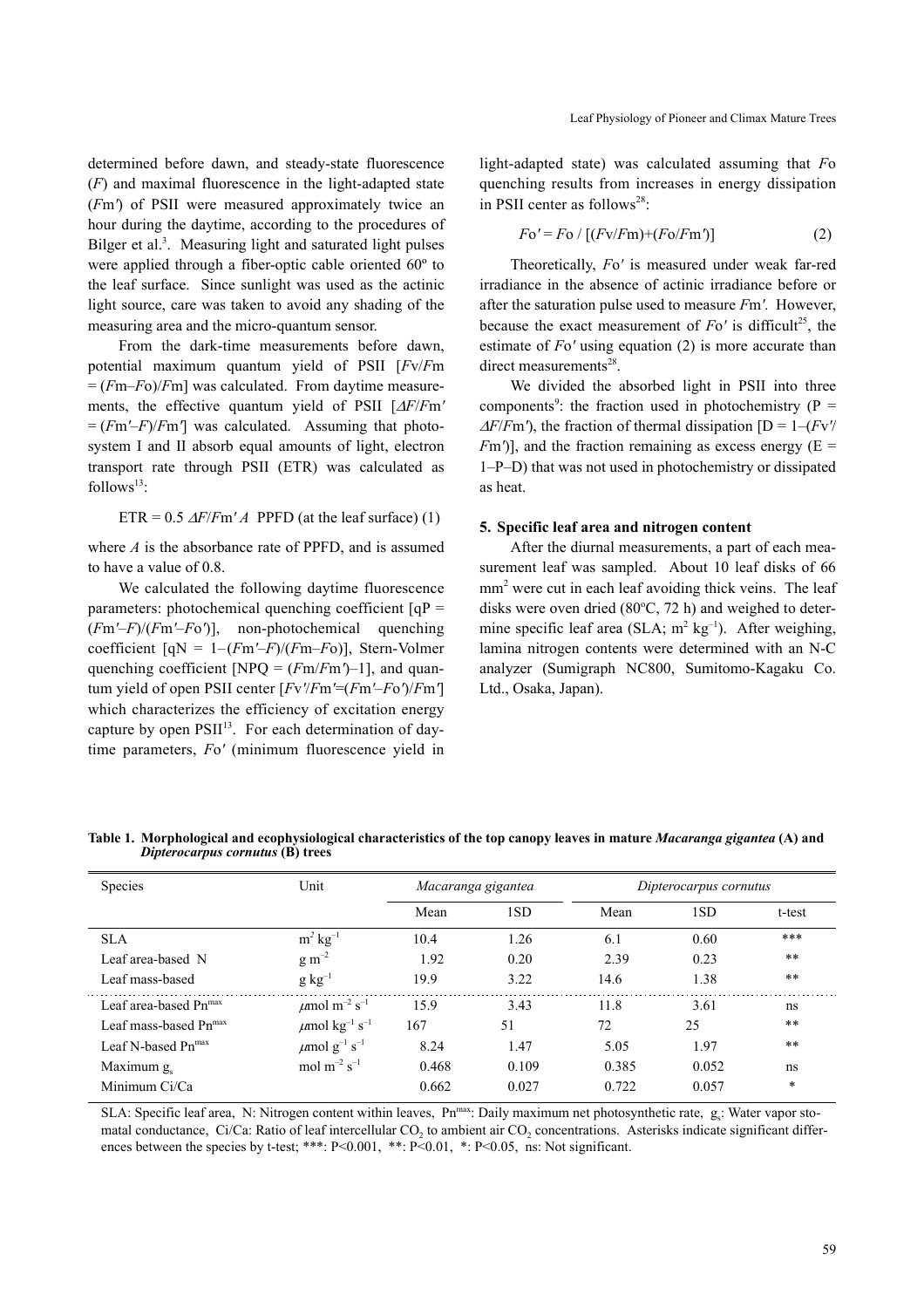

**Fig. 1. Diurnal changes in PPFD, ambient air RH, leaf and air temperatures, and leaf-to-air VPD at the top canopies of mature** *Macaranga gigantea* **(A, C & E) and** *Dipterocarpus cornutus* **(B, D & F) trees**

A & B: Photosynthetic photon flux density (PPFD) and ambient air relative humidity (RH).

C & D: Leaf and air temperature.

E & F: Leaf-to-air vapor pressure deficit (VPD).

Mean values of two leaves in each orientation are shown for leaf temperatures and leaf-to-air VPD in east-facing ( $\bigcirc$ ), horizontal-facing ( $\bullet$ ), and west-facing ( $\bigtriangleup$ ) leaves.

## **Results**

## **1. Microclimate**

Conditions at the top canopies were warm with occasional rain. There were two short-term rainy periods during the daytime on 24 December. The maximum PPFD above the canopy reached 2,000  $\mu$ mol m<sup>-2</sup> s<sup>-1</sup> under clear-sky conditions (Fig. 1). Ambient air RH was nearly 100% during the night and decreased to 60–55% during the daytime on both days. On 24 December, RH temporarily increased when it was raining.

Air temperature increased from a minimum of about 22–23ºC around sunrise to over 30ºC in the afternoon. Leaf temperature increased as air temperature increased after sunrise. When the leaves were exposed to strong sunlight, the leaf temperature was higher than the air temperature. The maximum difference between air and leaf temperatures (about 10ºC) was found in the horizontal lamina in *D*. *cornutus*. Leaf-to-air VPD also increased as air temperature increased after sunrise. The maximum value (4.7 kPa) was also found in the horizontal lamina in *D*. *cornutus*. The daily maximum leaf-to-air VPD in *D*.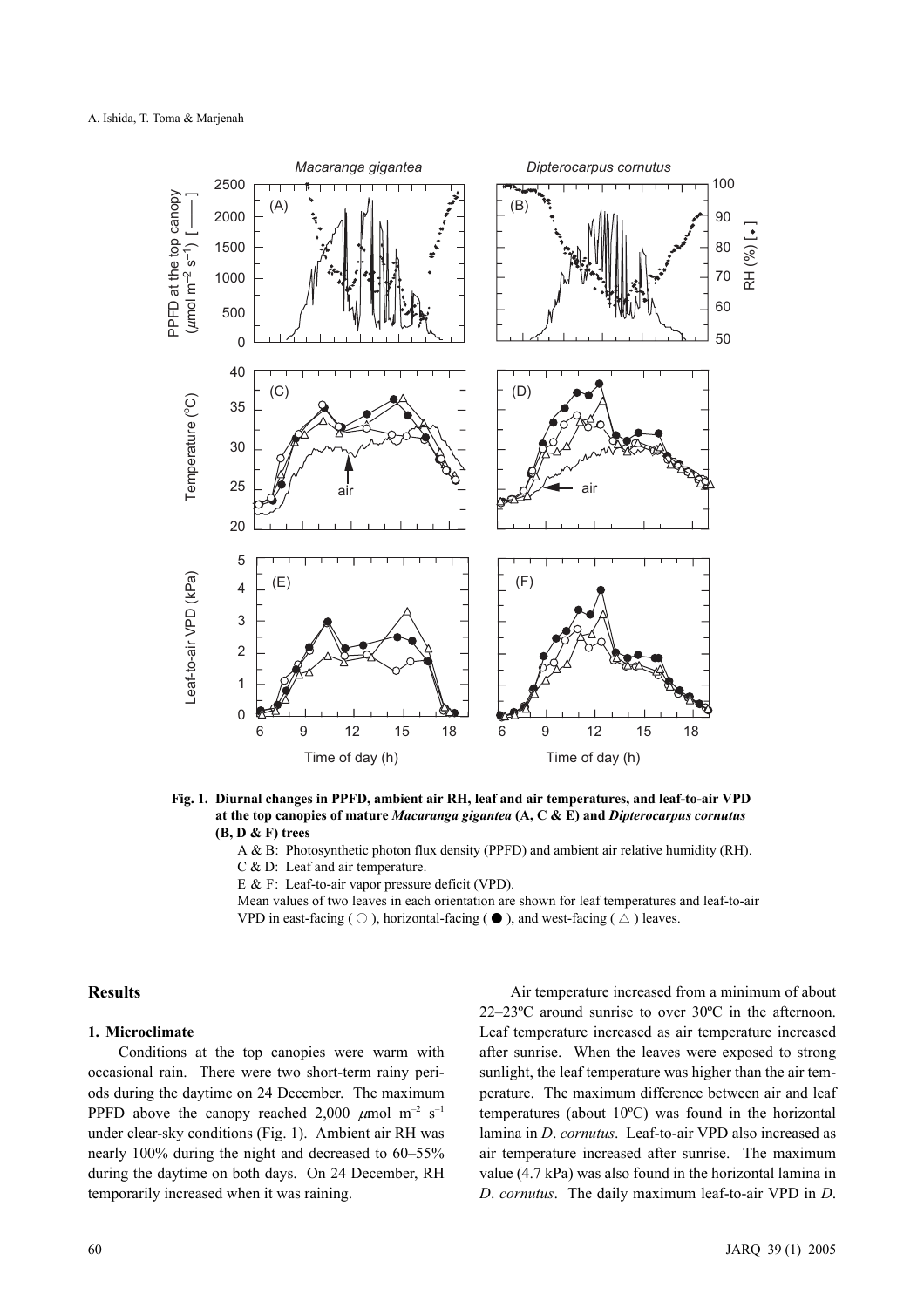

**Fig. 2. Net photosynthetic rate and water vapor stomatal conductance against photosynthetic photon flux density at the top canopies of mature** *Macaranga gigantea* **(A & C) and** *Dipterocarpus cornutus* **(B & D) trees**

A & B: Net photosynthetic rate (Pn).

C & D: Water vapor stomatal conductance (g<sub>s</sub>).

The data were obtained at near light-saturating conditions (PPFD>500  $\mu$ mol m<sup>-2</sup> s<sup>-1</sup>). Mean values of two leaves in each orientation are shown for leaf temperatures and leaf-to-air VPD in east-facing (  $\bigcirc$  ), horizontal-facing ( $\bigcirc$  ), and west-facing ( $\bigtriangleup$ ) leaves.

*cornutus* leaves except for the horizontal lamina, and in all *M*. *gigantea* leaves was approximately 2–3 kPa.

## **2. Leaf gas exchange and leaf morphology**

In the diurnal changes of leaf gas exchange, high variations in area-based net photosynthetic rate (Pn-area) and stomatal conductance (g<sub>s</sub>) were found under relatively high PPFD conditions in both tree species (Fig. 2). Negative Pn-area and low  $g_s$  values were found under high PPFD conditions (>1,500  $\mu$ mol m<sup>-2</sup> s<sup>-1</sup>), especially in the horizontal leaves of *D*. *cornutus*.

Within the 6 canopy leaves in each tree species, the

observed daily maximum values in net photosynthetic rate (Pn<sup>max</sup>-area) for *M. gigantea* leaves were not significantly higher than the values for *D*. *cornutus* leaves (Table 1). The daily maximum values in dry-mass-based Pn (Pn<sup>max</sup>-mass) for *M. gigantea* leaves was significantly higher than the values for *D*. *cornutus* leaves. The daily maximum values in nitrogen-based Pn (Pn<sup>max</sup>-N; photosynthetic nitrogen use efficiency) in each leaf for *M*. *gigantea* leaves was significantly higher than the values for *D. cornutus* leaves. The daily maximum  $g_s^{\text{max}}$  in for *M*. *gigantea* leaves was not significantly different from the value for *D*. *cornutus* leaves.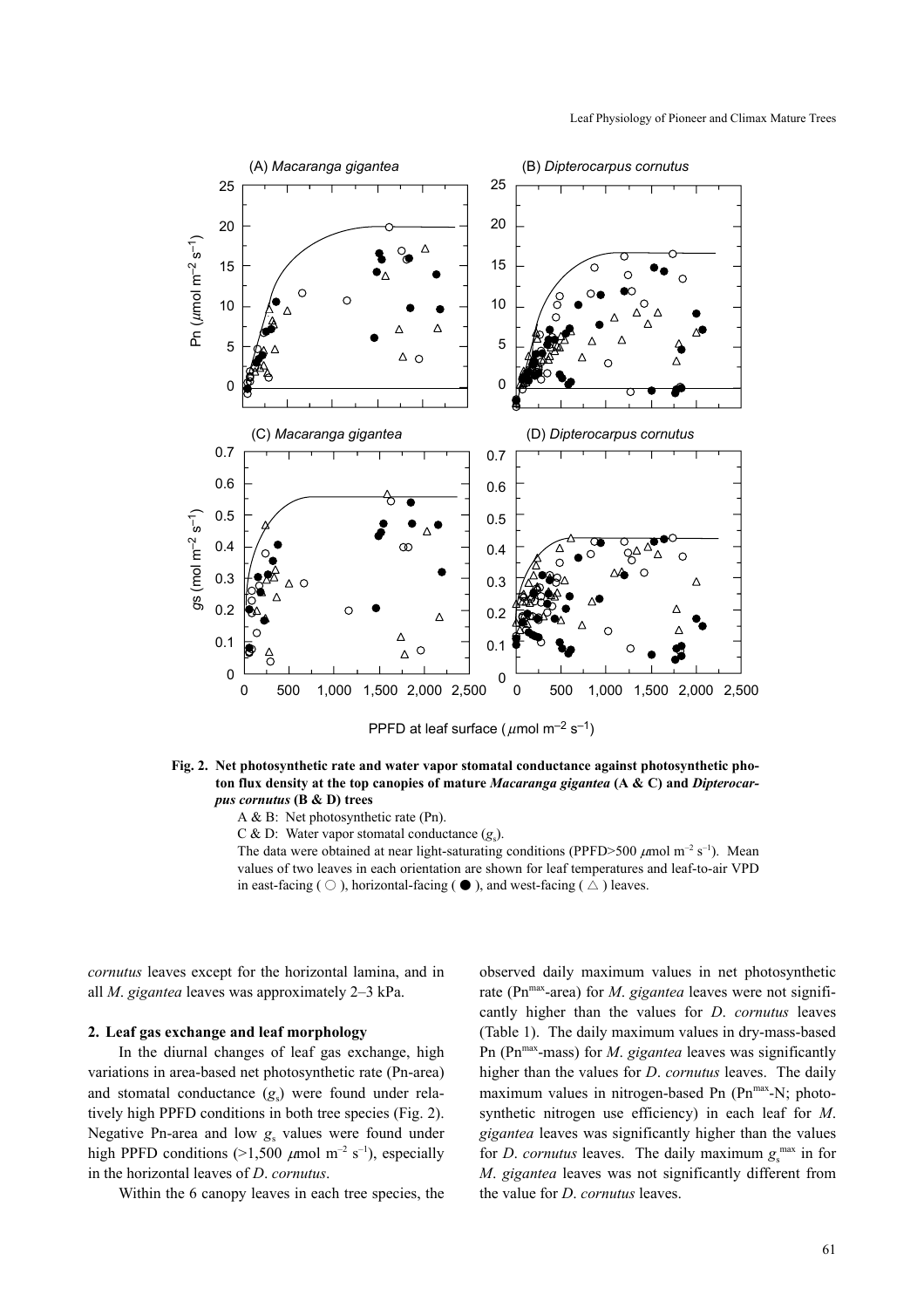

**Fig. 3. Net photosynthetic rate and water vapor stomatal conductance against leaf-to-air vapor pressure deficit at the top canopies of mature** *Macaranga gigantea* **(A & C) and**  *Dipterocarpus cornutus* **(B & D) trees** 

A & B: Net photosynthetic rate (Pn).

C & D: Water vapor stomatal conductance (g<sub>s</sub>).

The data were obtained at near light-saturating conditions (PPFD>500  $\mu$ mol m<sup>-2</sup> s<sup>-1</sup>). Mean values of two leaves in each orientation are shown for leaf temperatures and leaf-to-air VPD in east-facing ( $\bigcirc$ ), horizontal-facing ( $\bullet$ ), and west-facing ( $\bigtriangleup$ ) leaves.

SLA was significantly higher in *M*. *gigantea* than in *D*. *cornutus* (Table 1), because of the thinner lamina of *M*. *gigantea*. Although the mass-based nitrogen content (N-mass) was significantly higher in *M*. *gigantea* leaves than in *D*. *cornutus* leaves, the area-based nitrogen content (N-area) was significantly lower in *M*. *gigantea* leaves, because of the thinner lamina of *M*. *gigantea*.

Based on pooled data under relatively high PPFD conditions (>500  $\mu$ mol m<sup>-2</sup> s<sup>-1</sup>), Pn and  $g_s$  decreased significantly as leaf-to-air VPD increased when the leaf-toair VPD exceeded 1 kPa in both tree species  $(P<0.001$ , Fig. 3). These data suggest that stomatal conductance and photosynthesis were not severely limited by any environmental factors, when PPFD on the leaves was at least 500  $\mu$ mol m<sup>-2</sup> s<sup>-1</sup> and leaf-to-air VPD was less than about 1 kPa in the diurnal pattern of leaf gas exchange. Extremely low  $g_s$  and Pn were found especially for the horizontal leaves of *D*. *cornutus*, when leaf-to-air VPD exceeded 2.5. In the negative responses of Pn and  $g_s$  to increasing leaf-to-air VPD, no significant difference was found in the slope between the two tree species (ANCOVA P>0.05), i.e., no distinct difference in the dependency of leaf gas exchange to environmental factors was found between *M*. *gigantea* and *D*. *cornutus*.

In the pooled data under the relatively high PPFD conditions, Pn and  $g_s$  were tightly coupled in each tree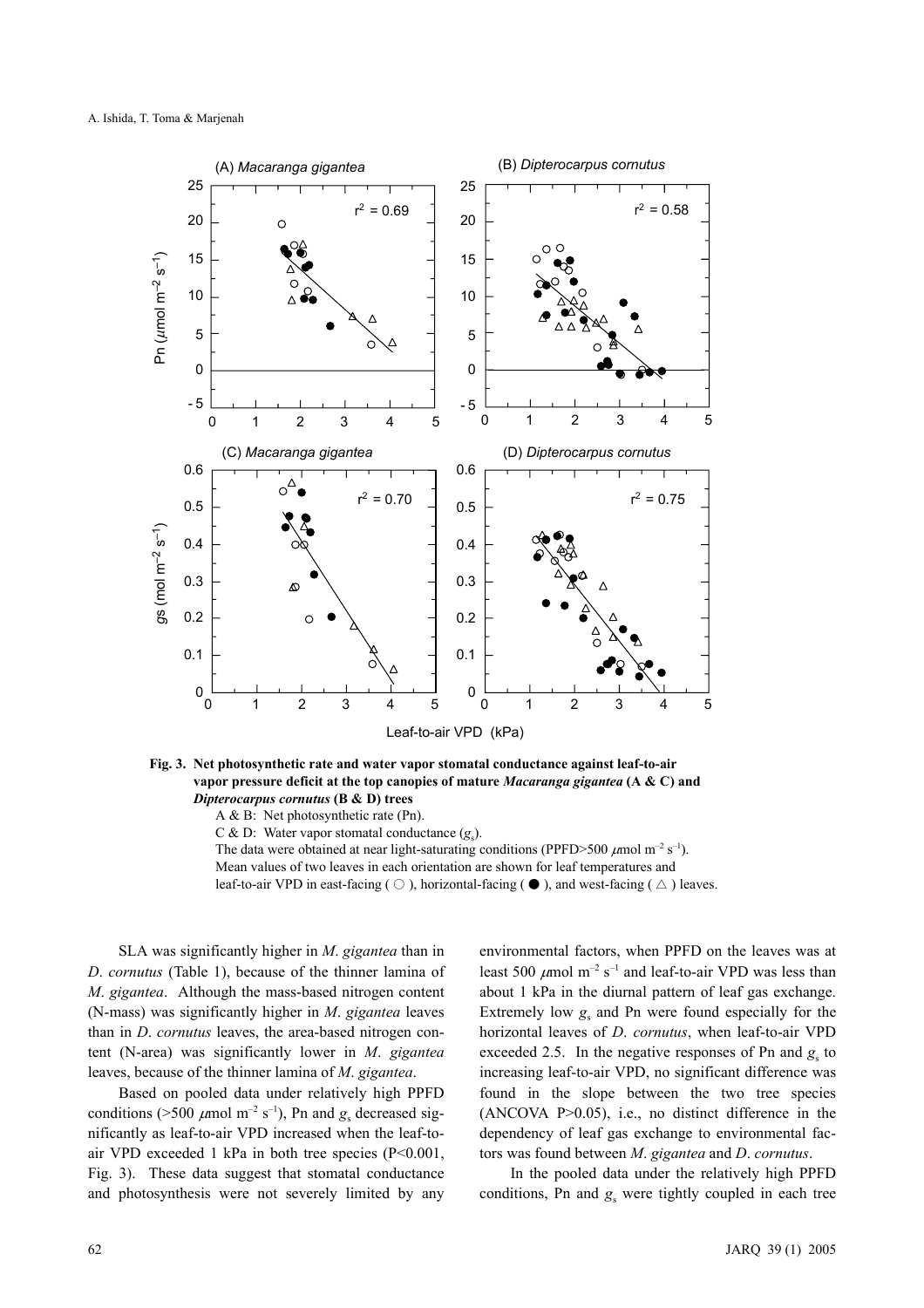



| Species                             | Macaranga gigantea |       | Dipterocarpus cornutus |       |        |
|-------------------------------------|--------------------|-------|------------------------|-------|--------|
|                                     | Mean               | 1SD   | Mean                   | 1SD   | t-test |
| $Fv$ / <i>F</i> m at predawn        | 0.806              | 0.016 | 0.784                  | 0.036 | ns     |
| $Fv/Fm$ at dusk                     | 0.776              | 0.005 | 0.700                  | 0.029 | $* *$  |
| Fv/Fm'                              | 0.415              | 0.084 | 0.453                  | 0.041 | ns     |
| qP                                  | 0.426              | 0.084 | 0.258                  | 0.140 | ***    |
| qN                                  | 0.906              | 0.021 | 0.881                  | 0.020 | **     |
| <b>NPO</b>                          | 4.90               | 0.87  | 3.82                   | 0.49  | **     |
| <b>ETR</b>                          | 122                | 30    | 86                     | 51    | $\ast$ |
| Photochemistry (P = $\Delta F/Fm$ ) | 0.178              | 0.044 | 0.122                  | 0.072 | **     |
| Thermal dissipation (D)             | 0.585              | 0.038 | 0.547                  | 0.041 | $\ast$ |
| Excess energy $(E)$                 | 0.237              | 0.030 | 0.332                  | 0.033 | $***$  |

**Table 2. Photochemical characteristics of chlorophyll a of the top canopy leaves in mature** *Macaranga gigantea* **(A) and** *Dipterocarpus cornutus* **(B) trees**

*F*v/*F*m (maximum quantum yield of PSII) was measured in dark-adapted leaves at predawn and dusk. Photochemical characteristics during daytime were measured under high light conditions (PPFD>1,500  $\mu$ mol m<sup>-2</sup> s<sup>-1</sup>); *F*v*'*/*F*m*'*: Quantum yield of open PSII, qP: Photochemical quenching coefficient, qN: Non-photochemical quenching coefficient, NPQ: Stern-Volmer quenching coefficient, ETR: Electron transport rate, P (∆*F*/*F*m*'*): The fraction of photochemistry (quantum yield of PSII), D: The fraction of thermal dissipation, E: The fraction of excess-absorbed energy. Asterisks indicate significant differences between the species by t-test; \*\*\*: P<0.001, \*\*:  $P < 0.01$ , \*:  $P < 0.05$ , ns: Not significant.

species (Fig. 4). The value of Pn-area at a given  $g_s$  was significantly higher in *M*. *gigantea* than in *D*. *cornutus* (ANCOVA, P<0.001), indicating higher intrinsic wateruse efficiency (Pn/*g*<sup>s</sup> ratio) in *M*. *gigantea*.

#### **3. Chlorophyll fluorescence**

No significant difference in *F*v/*F*m in the dark before dawn was found between the two species. *F*v/*F*m measured at dusk was lower than that measured before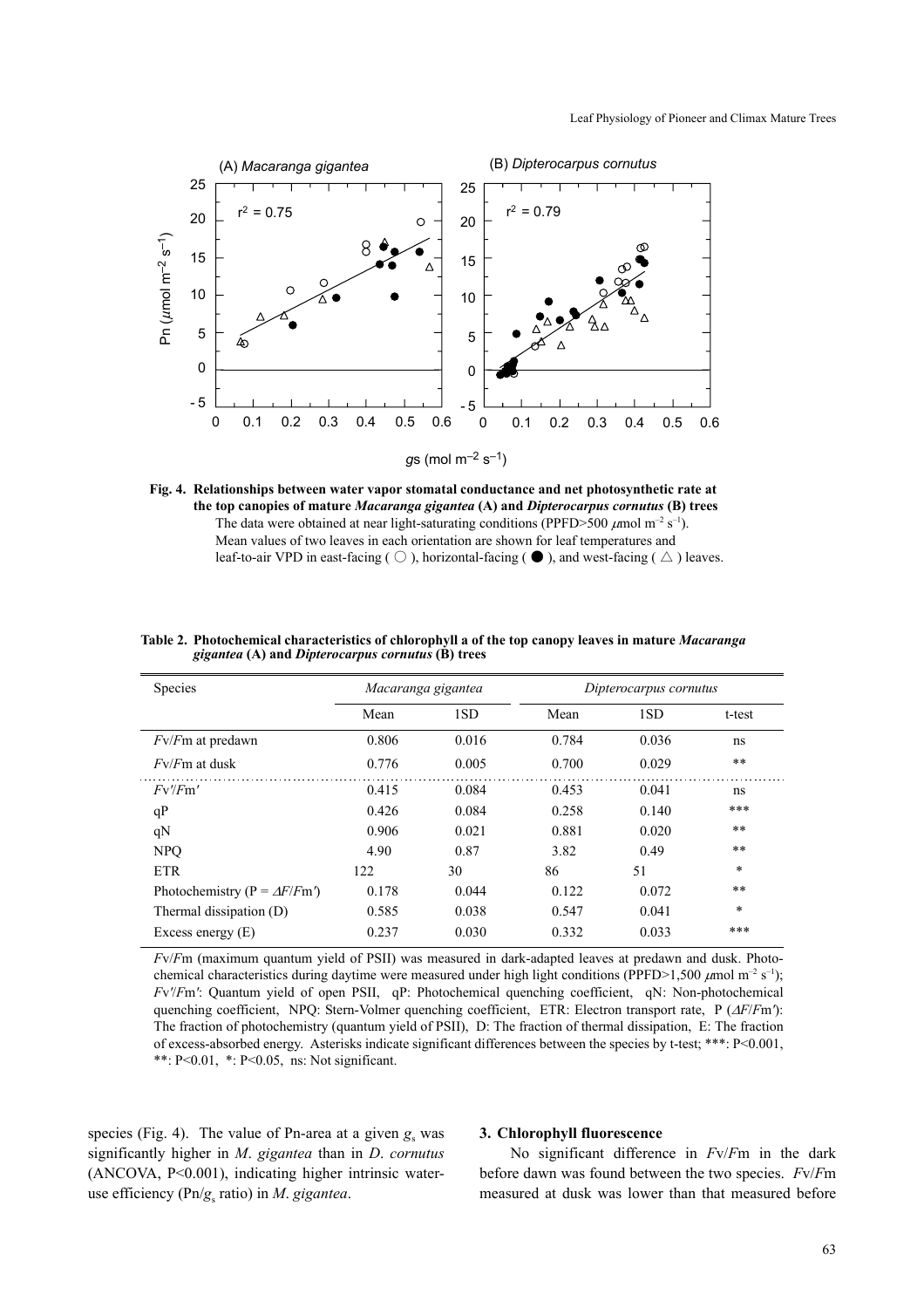| Species                 |      | qP    | qN    | <b>NPQ</b> | Photochemistry<br>$P = \Delta F/Fm'$ | Thermal<br>D | Excess<br>E |
|-------------------------|------|-------|-------|------------|--------------------------------------|--------------|-------------|
| Macaranga gigantea      |      |       |       |            |                                      |              |             |
| Morning                 | mean | 0.942 | 0.474 | 0.75       | 0.670                                | 0.289        | 0.040       |
|                         | 1SD  | 0.051 | 0.125 | 0.37       | 0.065                                | 0.042        | 0.034       |
| Afternoon               | mean | 0.976 | 0.600 | 1.11       | 0.651                                | 0.334        | 0.018       |
|                         | 1SD  | 0.032 | 0.068 | 0.28       | 0.051                                | 0.035        | 0.017       |
| t-test                  |      | $**$  | ***   | $**$       | ns                                   | ***          | $**$        |
| Dipterocarupus cornutus |      |       |       |            |                                      |              |             |
| Morning                 | mean | 0.937 | 0.283 | 0.32       | 0.701                                | 0.252        | 0.047       |
|                         | 1SD  | 0.016 | 0.050 | 0.08       | 0.018                                | 0.014        | 0.012       |
| Afternoon               | mean | 0.889 | 0.568 | 1.11       | 0.588                                | 0.343        | 0.069       |
|                         | 1SD  | 0.065 | 0.137 | 0.71       | 0.097                                | 0.071        | 0.029       |
| t-test                  |      | ***   | ***   | ***        | ***                                  | ***          | ***         |

| Table 3. Hysteresis in photochemical characteristics of chlorophyll a between in the morning and afternoon of the top |
|-----------------------------------------------------------------------------------------------------------------------|
| canopy leaves in mature <i>Macaranga gigantea</i> (A) and <i>Dipterocarpus cornutus</i> (B) trees                     |

Photochemical characteristics were measured under moderate light conditions (200>PPFD>100 µmol m–2 s–1). *F*v*'*/*F*m*'*: Quantum yield of open PSII, qP: Photochemical quenching coefficient, qN: Non-photochemical quenching coefficient, NPQ: Stern-Volmer quenching coefficient, ETR: Electron transport rate, P (∆*F*/*F*m*'*): The fraction of photochemistry (quantum yield of PSII), D: The fraction of thermal dissipation, E: The fraction of excess-absorbed energy. Asterisks indicate significant differences between values in the morning and afternoon in each species by t-test; \*\*\*:  $P \le 0.001$ , \*\*:  $P \le 0.01$ , \*:  $P \le 0.05$ , ns: Not significant.

dawn, especially for *D*. *cornutus* (Table 2). This indicates that high irradiance at the top canopy was severe for *D*. *cornutus* leaves.

During the periods of high irradiance around noon (PPFD>1,500  $\mu$ mol m<sup>-2</sup> s<sup>-1</sup>), significant differences in almost all chlorophyll fluorescence parameters except *F*v*'*/*F*m*'* were found between the two tree species (Table 2). The values of qP, qN, NPQ, and ETR were significantly higher in *M*. *gigantea* than in *D*. *cornutus*. In the absorbed light in PSII antennae<sup>9</sup>, the fractions of photochemistry ( $P = \Delta F / Fm'$ ) and thermal dissipation (D) were higher, and the fraction of excess energy (E) was lower in *M*. *gigantea* than in *D*. *cornutus*. These data indicate that *M*. *gigantea* leaves have an active photochemical potential to use light and effective dissipation capacity for excess-absorbed energy in PSII relative to *D*. *cornutus* leaves, even in the sunlit leaves of the mature trees.

During the periods of moderate irradiance around early morning and late afternoon (200>PPFD>100  $\mu$ mol  $m^{-2}$  s<sup>-1</sup>), a hysteresis in the values of chlorophyll fluorescence parameters between the morning and afternoon was often observed in both tree species (Table 3). For *M*. *gigantea*, qP in the afternoon was maintained at the simi*tus*, qP in the afternoon was significantly lower than that in the morning. The values of qN and NPQ increased significantly in the afternoon in both tree species. For *M*. *gigantea*, the fraction of photochemistry (P) among the absorbed light in PSII did not change between the morning and afternoon. However, the fraction of thermal dissipation (D) increased and the fraction of excess energy (E) decreased in the afternoon, indicating active dissipation of excess light energy in the afternoon for *M*. *gigantea*. On the other hand, for *D*. *cornutus*, P decreased in the afternoon and both D and E increased in the afternoon, indicating low light-use capacity in the PSII.

lar value of qP in the morning. In contrast, for *D*. *cornu-*

# **Discussion**

## **1. Leaf morphology and gas exchange**

The difference in leaf properties was found at the top canopies between the pioneer *M. gigantea* and climax *D. cornutus* mature trees. Although this study treated only two species in mature trees,  $Pn^{max}$ -mass,  $Pn^{max}$ -N, and SLA, rather than Pn<sup>max</sup>-area, appear to be diagnostic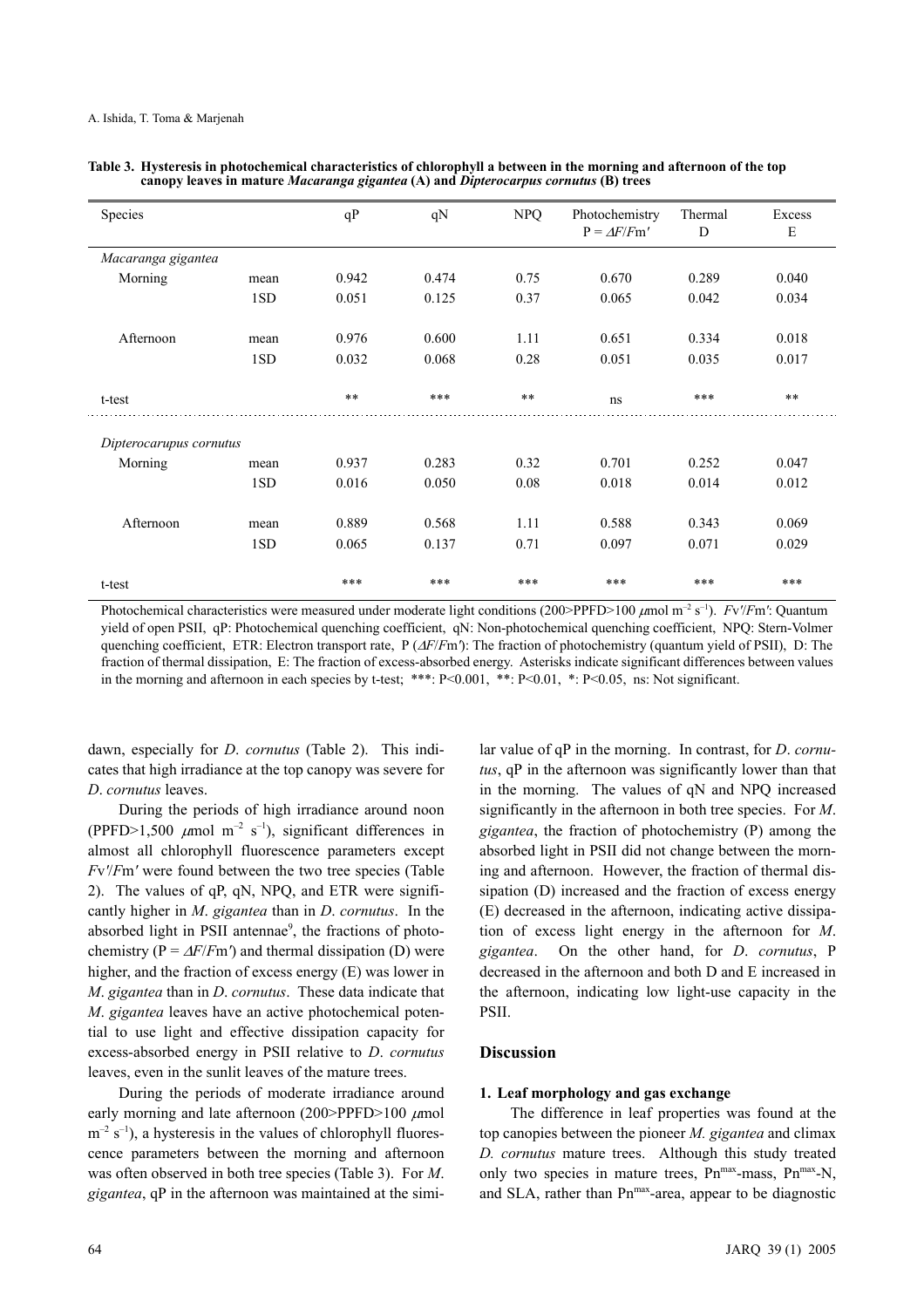features of the successional status of dipterocarp forests. In the review by Bazzaz and Pickett<sup>2</sup>, Pn<sup>max</sup>-area in pioneer trees is positioned above the Pn-area in climax trees in tropical areas. In contrast, on our study, the average in Pnmax-area did not differ between the top canopy leaves of the two species (Table 1). The averages of  $Pn^{max}$ -mass and Pn<sup>max</sup>-N for *M. gigantea* were 2.3-fold and 1.6-fold greater, respectively, comparing with those for *D. cornutus*. The low photosynthetic capacity in mass-or N-base for *D. cornutus* leaves was compensated for by its thick lamina.

The N-mass was lower in *D*. *cornutus* leaves than in *M*. *gigantea* leaves. The differences in area-based leaf nitrogen (N-area) between pioneer *M*. *gigantea* and climax *D. cornutus* are consistent with published findings<sup>31</sup> that the leaves of pioneer trees have lower N-area than do the leaves of climax trees, and the leaves of pioneer and climax trees differed mainly in SLA. However, the variations of N-area were not uniform along the pioneer-climax axis among published data in tropical trees; the opposite result has also been found<sup>32</sup>. Probably, leaf areabased properties such as Pn<sup>max</sup>-area and N-area do not necessarily differ between pioneer and climax trees, and these parameters will be dependent on the variations of lamina thickness.

The dependency of Pn and  $g_s$  on leaf-to-air VPD was also not different between the two species (Fig. 3). Our data suggest that the hydraulic balance between total leaf area and roots at the whole plant level does not differ between *M. gigantea* and *D. cornutus* mature trees, but more works need to clarify the interspecific variations in the hydraulic balance between roots and total leaves at the whole plant level.

## **2. Chlorophyll fluorescence**

The parameters in chlorophyll fluorescence were strongly dependent on PPFD at the leaf surface. In the top canopy leaves being exposed to high solar radiation, light use of PSII differed between the pioneer *M. gigantea* and climax *D. cornutus*; i.e., *M. gigantea* leaves had a greater light demand. Under high PPFD,  $g_s$ decreased with increasing leaf-to-air VPD (Fig. 3). The decreases in  $g_s$ , rather than those in ETR, will be the primary reason for midday depression of Pn, because of the tight relationship between Pn and  $g<sub>s</sub>$  (Fig. 4). However, the processes of not only dissipation of excess light (qN or NPQ) but also light use in PSII (qP or ∆*F*/*F*m*'*) are important for avoiding photoinhibition under high PPFD conditions, because the probability of photodamage increases when closing of PSII centers blocks forward electron transport through PSII<sup>9</sup>. Under high PPFD, shade-acclimated leaves had lower ∆*F*/*F*m*'* and NPQ

than sun-acclimated leaves<sup>6</sup>. Climax *D. cornutus* leaves also had lower ∆*F*/*F*m*'*, qP, ETR, and NPQ at a given PPFD (Table 2), indicating low photochemical capacity and small pool size of xanthophylls cycle pigments $38$ . The low capacity and the small pool size probably resulted in high fraction of excess energy (E) from light absorbed by PSII antennae for *D. cornutus* leaves (Table 2).

A hysteresis in chlorophyll fluorescence parameters between the morning and afternoon has been observed under moderate PPFD in several trees<sup>3,8,12,16,25,43</sup>; i.e., ∆*F*/ *F*m*'* and qP (indicators of light use in PSII) were lower in the afternoon than in the morning, and qN and NPQ (indicators of non-photochemical quenching) were higher in the afternoon than in the morning under similar light conditions. In the present study, no hysteresis was found in ∆*F/F*m*'* (= P) for *M*. *gigantea*, while such hysteresis was found in ∆*F/F*m*'* for *D*. *cornutus* (Table 3). The maintaining of high values of both non-photochemical and photochemical quenching will be important for suppressing excess energy in PSII during the daytime. The overall results indicate low photochemical capacity and high susceptibility of PSII for excess light energy in *D*. *cornutus* leaves.

## **Acknowledgements**

This study was conducted in a joint research project between PUSREHUT and JICA, Tropical Rain Forest Research Project JTA-9A (137). Parts of this study were also supported by a grant-in-aid from the Japan Environmental Agency (E-3).

## **References**

- 1. Adams, III W. W. & Barker, D. H. (1998) Seasonal changes in xanthophylls cycle-dependent energy dissipation in *Yucca glauca* nuttall. *Plant Cell Environ*., **21**, 501– 511.
- 2. Bazzaz, F. A. & Pickett, S. T. A. (1980) Physiological ecology of tropical succession: A comparative review. *Annu. Rev. Ecol. Syst*., **11**, 287–310.
- 3. Bilger, W., Schreiber, U. & Bock, M. (1995) Determination of the quantum efficiency of photosystem II and of non-photochemical quenching of chlorophyll fluorescence in the field. *Oecologia,* **102**, 425–432.
- 4. Bond, B. J. (2000) Age-related changes in photosynthesis of woody plants. *Trend Plant Sci*., **5,** 349–353.
- 5. Brokaw, N. V. L. (1987) Gap-phase regeneration of three pioneer tree species in a tropical forest. *J. Ecol*., **75,** 9–19.
- 6. Brugnoli, E., Cona, A. & Lauteri, M. (1994) Xanthophyll cycle components and capacity for non-radiative energy dissipation in sun and shade leaves of *Ligustrum ovalifolium* exposed to conditions limiting photosynthesis. *Photosynth. Res*., **41,** 451–463.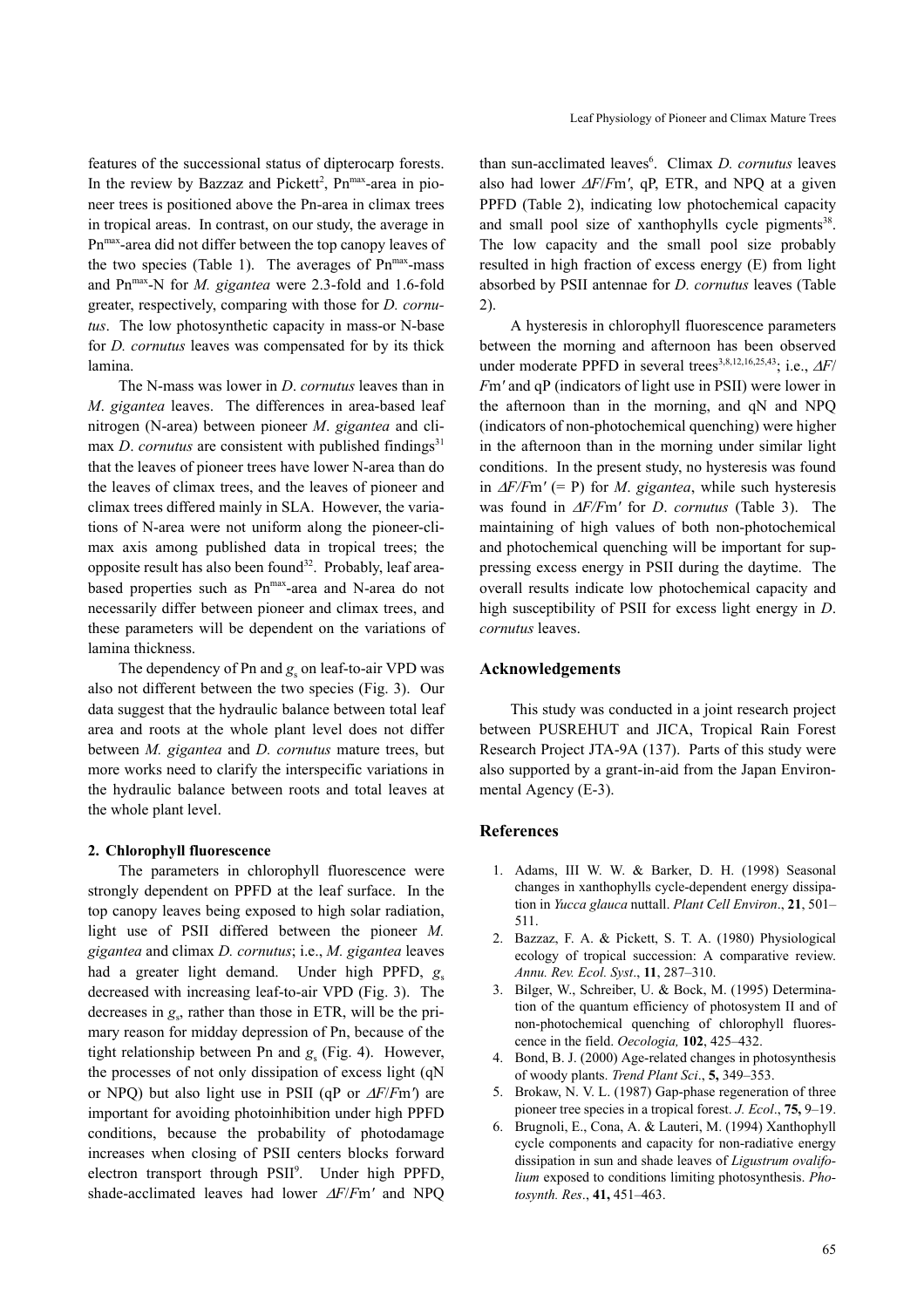A. Ishida, T. Toma & Marjenah

- 7. Choong, E. T. & Achmadi, S. S. (1996) Utilization potential of the dipterocarp resource in international trade. *In* Dipterocarp forest ecosystems, eds. Schulte, A. & Schöne, D. World Scientific, Singapore, 481–525.
- 8. De Mattos, E. A. et al. (1997) Diurnal patterns of chlorophyll a fluorescence and stomatal conductance in species of two types of coastal tree vegetation in southeastern Brazil. *Trees*, **11,** 363–369.
- 9. Demmig-Adams, B. et al. (1996) Using chlorophyll fluorescence to assess the fraction of absorbed light allocated to thermal dissipation of excess excitation. *Physiol. Plant.*, **98,** 253–264.
- 10. Denslow, J. S. (1987) Tropical rainforest gaps and tree species diversity. *Annu. Rev. Ecol. Syst.*, **18,** 431–451.
- 11. Eschenbach, C. et al. (1998) Photosynthesis rates of selected tree species in lowland dipterocarp rainforest of Sabah, Malaysia. *Trees*, **12,** 356–365.
- 12. Feng, Y. -L., Cao, K. -F. & Feng, Z. L. (2002) Thermal dissipation, leaf rolling and inactivation of PSII reaction centres in *Amomum villosum*. *J. Trop. Ecol.*, **18,** 865–876.
- 13. Genty, B., Briantais, J. -M. & Baker, N. R. (1989) The relationship between the quantum yield of photosynthetic electron transport and quenching of chlorophyll fluorescence. *Biochem. Biophys. Acta*, **990,** 87–92.
- 14. He, J*.*, Chee, C. W. & Goh, C. J. (1996) 'Photoinhibition' of *Heliconia* under natural tropical conditions: the importance of leaf orientation for light interception and leaf temperature. *Plant Cell Environ*., **19,** 1238–1248.
- 15. Hogan, K. P., Smith, A. P. & Samaniego, M. (1995) Gas exchange in six tropical semi-deciduous forest canopy tree species during the wet and dry seasons. *Biotropica*, **27,** 324–333.
- 16. Ishida, A., Toma, T. & Marjenah (1999) Leaf gas exchange and chlorophyll fluorescence in relation to leaf angle, azimuth, and canopy position in the tropical pioneer tree, *Macaranga conifera*. *Tree Physiol*., **19,** 117– 124.
- 17. Ishida, A., Toma, T. & Marjenah (1999) Limitation of leaf carbon gain by stomatal and photochemical processes in the top canopy of *Macaranga conifera*. *Tree Physiol.*, **19,** 467–473.
- 18. Ishida, A. et al. (1996) Diurnal changes in leaf gas exchange characteristics in the uppermost canopy of a rain forest tree, *Dryobalanops aromatic*a Gaertn. f. *Tree Physiol.*, **16,** 779–785.
- 19. Ishida, A. et al. (1999a) Diurnal changes in leaf gas exchange and chlorophyll fluorescence in tropical tree species with contrasting light requirements. *Ecol. Res.*, **14,** 77–88.
- 20. Ishida, A. et al. (1999b) Interactive effects of leaf age and self-shading on leaf structure, photosynthetic capacity and chlorophyll fluorescence in the rain forest tree, *Dryobalanops aromatic*a. *Tree Physiol.*, **16,** 741–747.
- 21. Ishida, A. et al. (2000) In situ study of the effects of elevated temperature on photoinhibition in climax and pioneer species. *In* Rainforest ecosystems of East Kalimantan. Ecol. Stud. Vol. 140, eds. Guhardja, E. et al. Springer, Tokyo, 269–280.
- 22. Kessler, P. J. A. & Sidiyasa, K. (1994) Trees of the Balikpapan-Samarinda area, East Kalimantan, Indonesia. A manual to 280 selected species. Tropenbos Series 7. The

Tropenbos Foundation, Wageningen, The Netherlands, pp.446.

- 23. Koch, G. W., Jeffrey, S. A. & Goulden, M. L. (1994) Diurnal patterns of leaf photosynthesis, conductance and water potential at the top of a lowland rain forest canopy in Cameroon: measurements from the Radeau des Cimes. *Tree Physiol*., **14,** 347–360.
- 24. Mori, T. (2000) Effects of drought and forest fires on dipterocarp forest in East Kalimantan. *In* Rainforest ecosystems of East Kalimantan. Ecol. Stud. Vol. 140, eds. Guhardja, E. et al. Springer, Tokyo, 29–45.
- 25. Niinemets, Ü. & Kull, O. (2001) Sensitivity of photosynthetic electron transport to photoinhibition in a temperate deciduous forest canopy: Photosystem II center openness, non-radiative energy dissipation and excess irradiance under field conditions. *Tree Physiol*., **21,** 899–914.
- 26. Oberbauer, S. F. & Strain, B. R. (1984) Photosynthesis and successional status of Costa Rican rain forest trees. *Photosynth. Res*., **5,** 227–232.
- 27. Oberbauer, S. T. & Strain, B. R. (1986) Effects of canopy position and irradiance on the leaf physiology and morphology of *Pentaclethra macroloba* (Minosaceae). *Am. J. Bot.*, **73,** 409–416.
- 28. Oxborough, K. & Baker, N. R. (1997) Resolving chlorophyll *a* fluorescence images of photosynthetic efficiency into photochemical and non-photochemical components calculation of *qP* and *Fv'/Fm'* without measuring *Fo'*. *Photosynth. Res*., **54,** 135–142.
- 29. Pearcy, R. W. (1987) Photosynthetic gas exchange responses of Australian tropical forest trees in canopy, gap and understory micro-environments. *Funct. Ecol*., **1,** 169–178.
- 30. Poorter, L. et al. (2000) Leaf optical properties in Venezuelan cloud forest trees. *Tree Physiol*., **20,** 519–526.
- 31. Popma, J., Bongers, F. & Werger, M. J. A. (1992) Gapdependence and leaf characteristics of trees in a tropical lowland rain forest in Mexico. *Oikos*, **63,** 207–214.
- 32. Raaimakers, D. et al. (1995) Photosynthetic rates in relation to leaf phosphorus content in pioneer versus climax tropical rainforest trees. *Oecologia*, **102,** 120–125.
- 33. Reich, P. B. et al. (1991) Leaf lifespan as a determinant of leaf structure and function among 23 Amazonian tree species. *Oecologia*, **86,** 16–24.
- 34. Riddoch, I. et al. (1991) Photosynthesis and successional status of seedlings in a tropical semi-deciduous rain forest in Nigeria. *J. Ecol*., **79,** 491–503.
- 35. Stephens, G. R. & Waggoner, P. E. (1970) Carbon dioxide exchange of a tropical rain forest. Part I. *BioScience*, **20,** 1050–1053.
- 36. Suzuki, E. (1999) Diversity in specific gravity and water content of wood among Bornean tropical rainforest trees. *Ecol. Res*., **14,** 211–224.
- 37. Swaine, M. D. & Whitmore, T. C. (1988) On the definition of ecological species groups in tropical rain forests. *Vegetatio*, **75,** 81–86.
- 38. Thiele, A., Krause, G. H. & Winter, K. (1998) *In situ* study of photoinhibition of photosynthesis and xanthophyll cycle activity in plants growing in natural gaps of the tropical forest. *Aust. J. Plant Physiol*., **25,** 189–195.
- 39. Thomas, S. C. & Bazzaz, F. A. (1999) Asymptotic height as a predictor of photosynthetic characteristics in Malay-